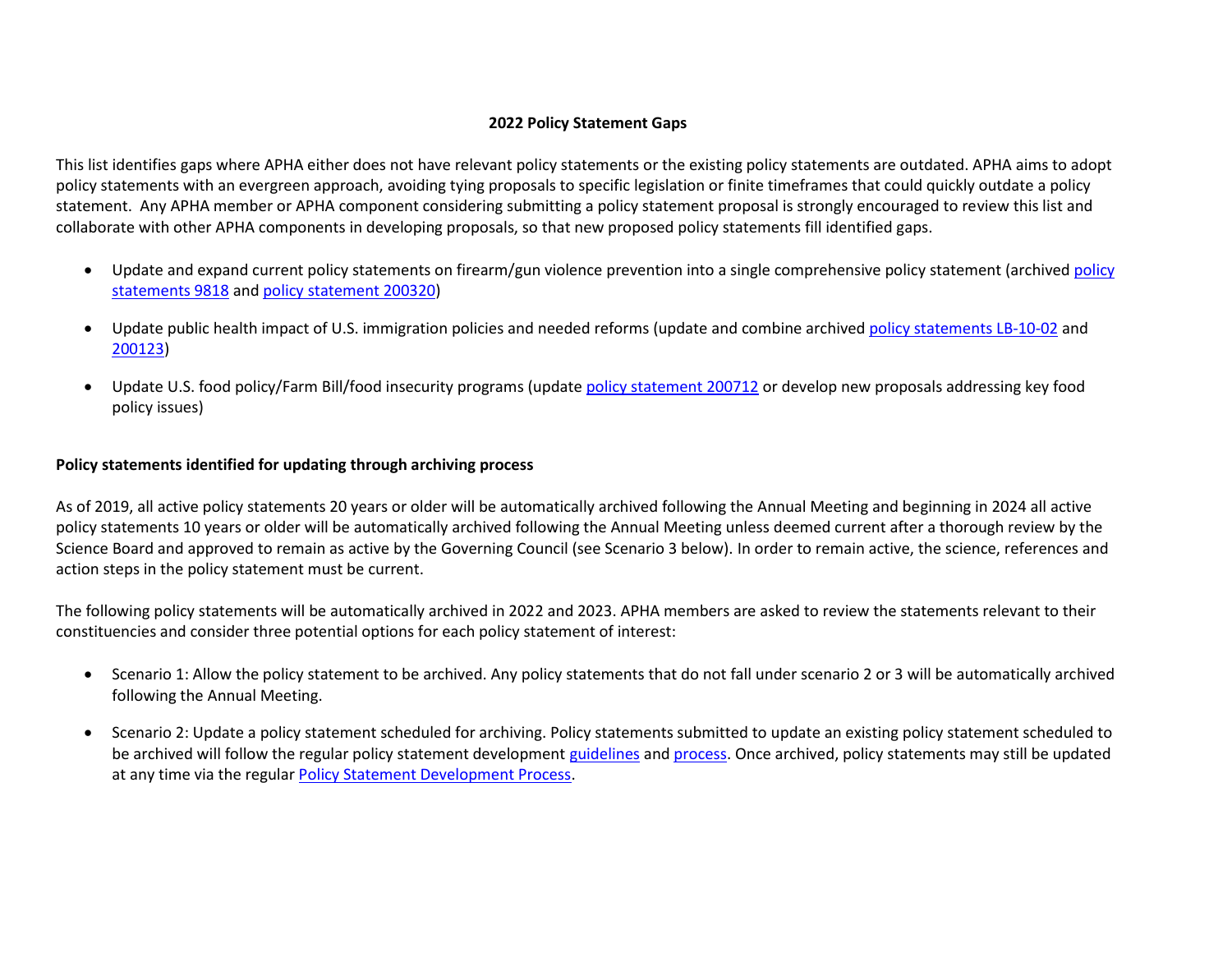• Scenario 3: Request to keep active a policy statement proposed for archiving. If an APHA member believes that a policy statement scheduled for archiving is still current, they can submit a special request to the Science Board via [policy@apha.org](mailto:policy@apha.org) for review of the science, references and action steps of the policy statement set to be archived. A rationale for keeping the policy statement active and removing it from the consent agenda for archiving must accompany the request. Request must be submitted by June 1 of the year when the policy statement is scheduled to be archiving. Further details on the archiving review process and Science Board review criteria can be found on pg. 10 of the Policy Statement [Development Process](https://apha.org/-/media/files/pdf/policy/policy_statement_development_guidelines.ashx?la=en&hash=3B07E06DEED4886CC585B60A575BBB1C1A118491) guidelines

| $\#$   | <b>Title</b>                                                                                                                          | Update by $1$ |
|--------|---------------------------------------------------------------------------------------------------------------------------------------|---------------|
| 20021  | The Role of Genomics in Public Health                                                                                                 | 2022          |
| 20022  | Endorsing Caring for Our Children National Health and Safety Performance Standards:<br>Guidelines for Out-of-Home Child Care Programs | 2022          |
| 20023  | Support of Healthy Aging through Health Promotion and Prevention of Disease and Injury                                                | 2022          |
| 20024  | Reducing Sodium content in the American Diet                                                                                          | 2022          |
| 20025  | Preserving Right to Know Information and Encouraging Hazard Reduction to Reduce the Risk<br>of Exposure to Toxic Substances           | 2022          |
| 20026  | Access to Safe Water, Sanitation, and Hygiene Promotion in Developing Countries                                                       | 2022          |
| 20027  | Protecting the Health and Safety of Workers Who Response to Disasters                                                                 | 2022          |
| 20028  | Alert on the Use of Tobacco Settlement Funds                                                                                          | 2022          |
| 20029  | Promoting Evidence Based Smoking Cessation Interventions for Women Before, During, and<br><b>After Pregnancy</b>                      | 2022          |
| 200210 | Maternal and Child Health (MCH) Data Capacity through National Action Agenda                                                          | 2022          |

<sup>1</sup> *The proposed update must be submitted by the February deadline of the 2022 or 2023 Proposed Policy Statement Development Cycle Calendar*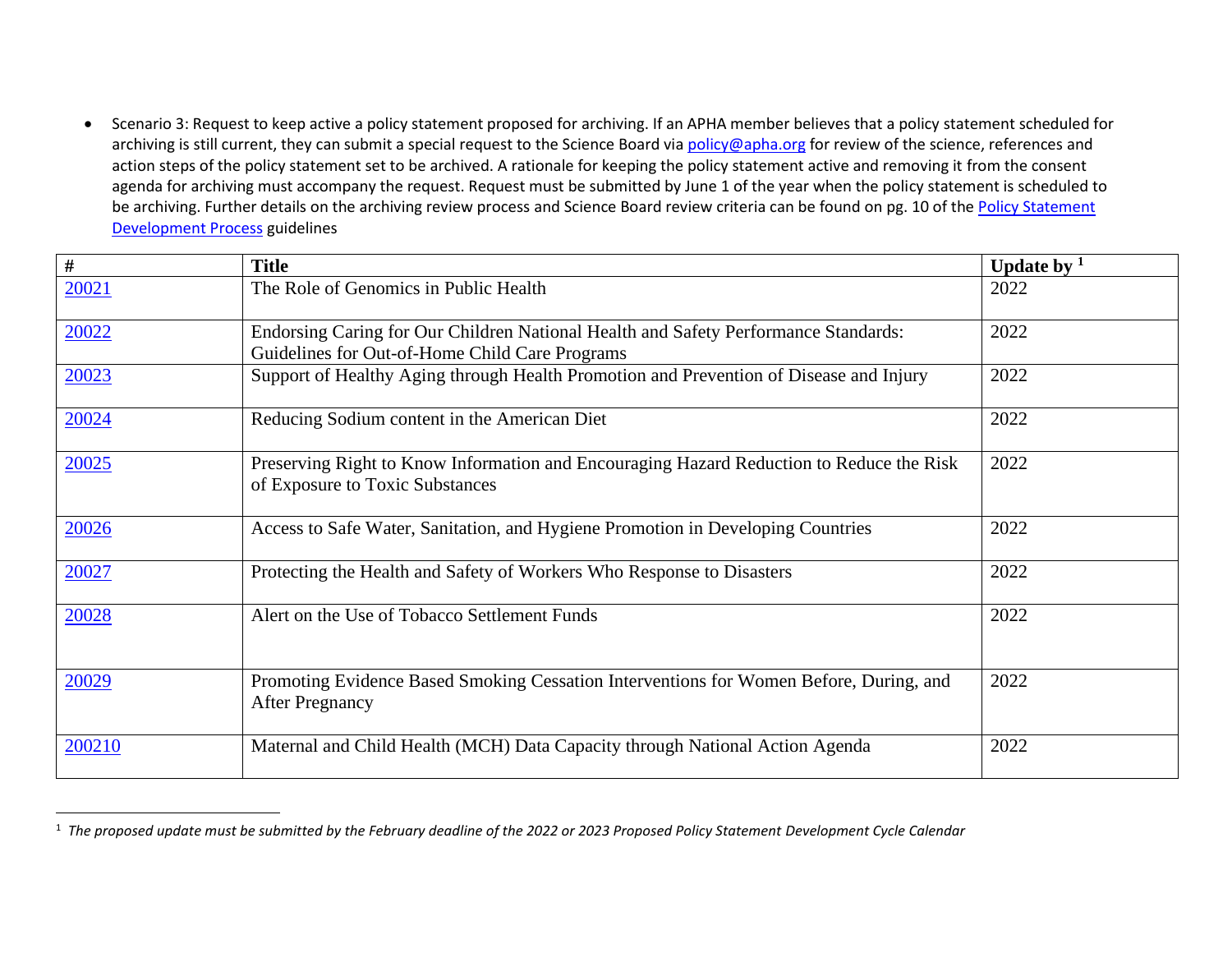| 200211 | Opposing War in Central Asia and the Persian Gulf                                                                            | 2022 |
|--------|------------------------------------------------------------------------------------------------------------------------------|------|
| 200212 | Syringe Prescription to Reduce Disease Related to Injection Drug Use                                                         | 2022 |
| 200213 | Call for United States to Support a Strengthened Biological Weapons Convention                                               | 2022 |
| 20031  | Supporting Legislation for Independent Post-Marketing (Hase IV) Comparative Evaluation of<br>Pharmaceuticals                 | 2023 |
| 20032  | The Impact of a Public Health Nursing Shortage on the Nation's Public Health Infrastructure                                  | 2023 |
| 20033  | The Importance of Prevention Efforts with HIV-Positive Individuals Receiving Clinical Care                                   | 2023 |
| 20034  | Protecting Essential Public Health Functions Amidst State Economic Downturns                                                 | 2023 |
| 20035  | Including the Supportive Housing Resident Population in National Surveys                                                     | 2023 |
| 20036  | Ensuring the Scientific Credibility of Government Public Health Advisory Committees                                          | 2023 |
| 20037  | Precautionary Moratorium on New Concentrated Animal Feed Operations                                                          | 2023 |
| 20038  | Supporting a Nationwide Environmental Health Tracking Network to Identify Links Between<br>the Environment and Human Health  | 2023 |
| 20039  | Worker' Compensation Insurance- Increased Funding for Prevention of Occupational Disease<br>and Injury                       | 2023 |
| 200310 | Smoking Cessation within Substance Abuse and/pr Mental Health Treatment Setting                                              | 2023 |
| 200311 | Opposition to Eliminating or Compromising the Collection of Racial and Ethnic Data by State<br>and Local Public Institutions | 2023 |
| 200312 | Increasing Access to Vision Rehabilitation                                                                                   | 2023 |
| 200313 | Preserving Access to Reproductive Health Care in Medicaid Managed Care                                                       | 2023 |